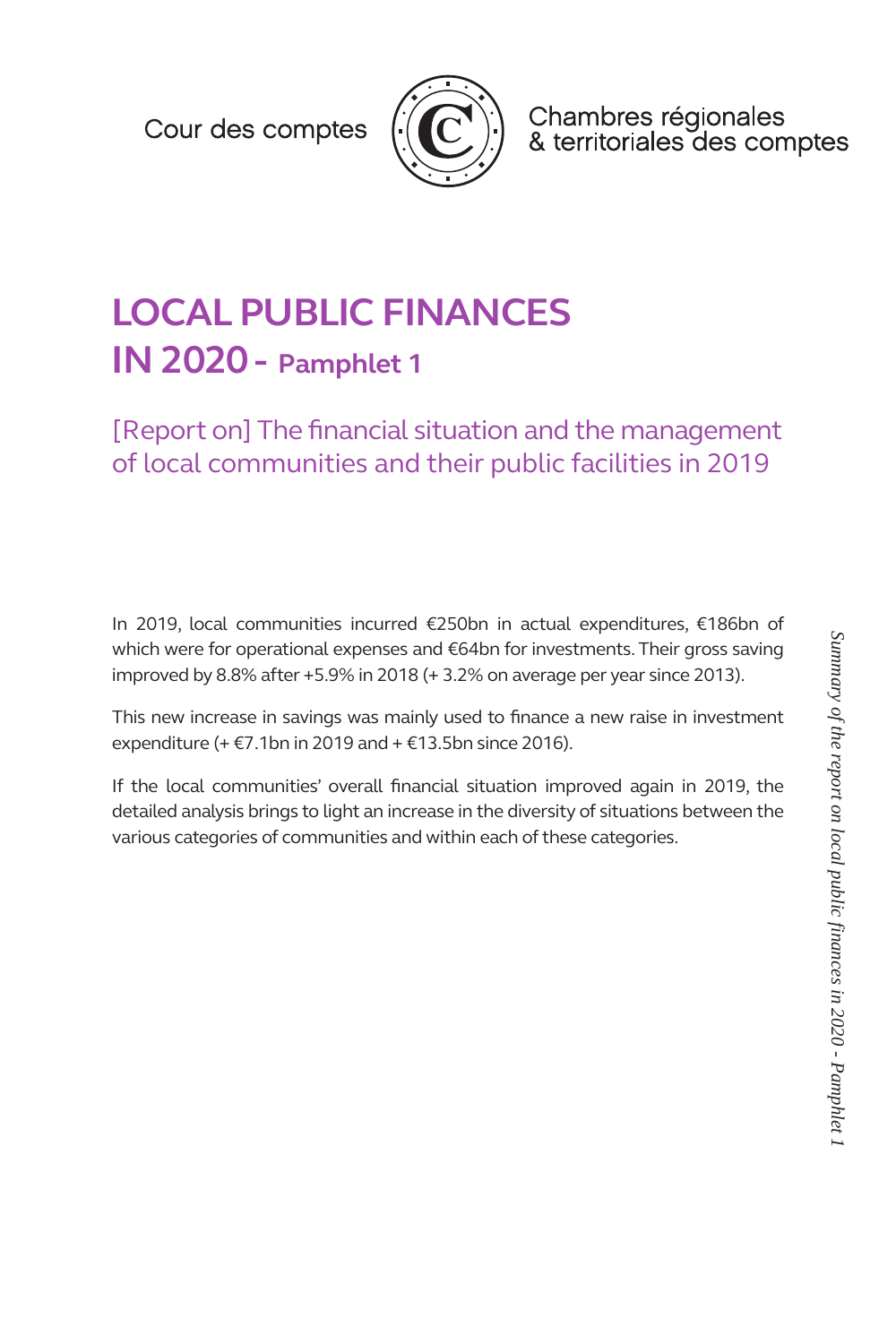# A favourable financial context in 2019 and increased investments

**In 2019, the communities' enhanced savings stemmed from their buoyant tax revenues, the slight progression of State transfers and their efforts to better control their expenditure.**

#### **Dynamic local taxation**

In 2019, tax revenues increased by €4.5bn to achieve €150.7bn (+ 3.1%). Excluding VAT – which was accounted for in financial transfers – the raise in local tax revenues was of €4.4bn.

This increase is in line with the average growth of previous years but, compared to past years, arose more from the strong standard upgrading of tax bases which occurred as per the initial Budget Act (+ 2.2% after + 1.2% in 2018). Its impact on the revenue of both household and business taxes is of  $+ \epsilon$ 1.2bn, in other words, three quarters of the increase observed in 2019 for these taxes  $(+ 61.6bn)$ .

Other elements of local taxation have also increased. Consequently, the revenue of economic taxation increased by  $£1.3$ bn (+ 4.6%), mainly due to the increase in Company value-added contribution (Cotisation sur la Valeur Ajoutée des Entreprises - CVAE) (+ 6.8% in 2019).

### **A slight improvement in financial transfers from the State to local communities**

Financial transfers from the State increased again in 2019 (+ €5.5bn in comparison to 2018). As with last year, this increase mainly arose from the increase in tax relief compensations (+ €3.2bn) due to the further deployment of the housing tax *and DB*

reform. On a constant basis, excluding transferred taxation, financial transfers increased by €0.9bn.

Within these transfers, financial support remained predominantly stable (+ €551bn in total). However, taxation which is paid to communities to offset transfers of powers – and whose purpose, therefore, differs from other transfers – significantly increased (+ $€1.5$  bn), mainly as a result of the dynamism of transfer duties for valuable consideration (Droits de Mutation à Titre Onéreux - DMTO).

In total, the communities' revenues consequently increased on a constant basis by close to €5.3bn after €4.5bn in 2018. Since 2017, the last year of reductions to endowments, the increase in local community revenues has exceeded €9.8bn, an amount comparable to the reduction of financial support granted between 2014 and 2017.

#### **Annual progress of tax revenue and financial transfers1 (2014-2019)**



*Source: Cour des comptes, data from the DGFiP* 

<sup>1</sup> *Excluding VAT, transferred taxation and tax relief compensations.*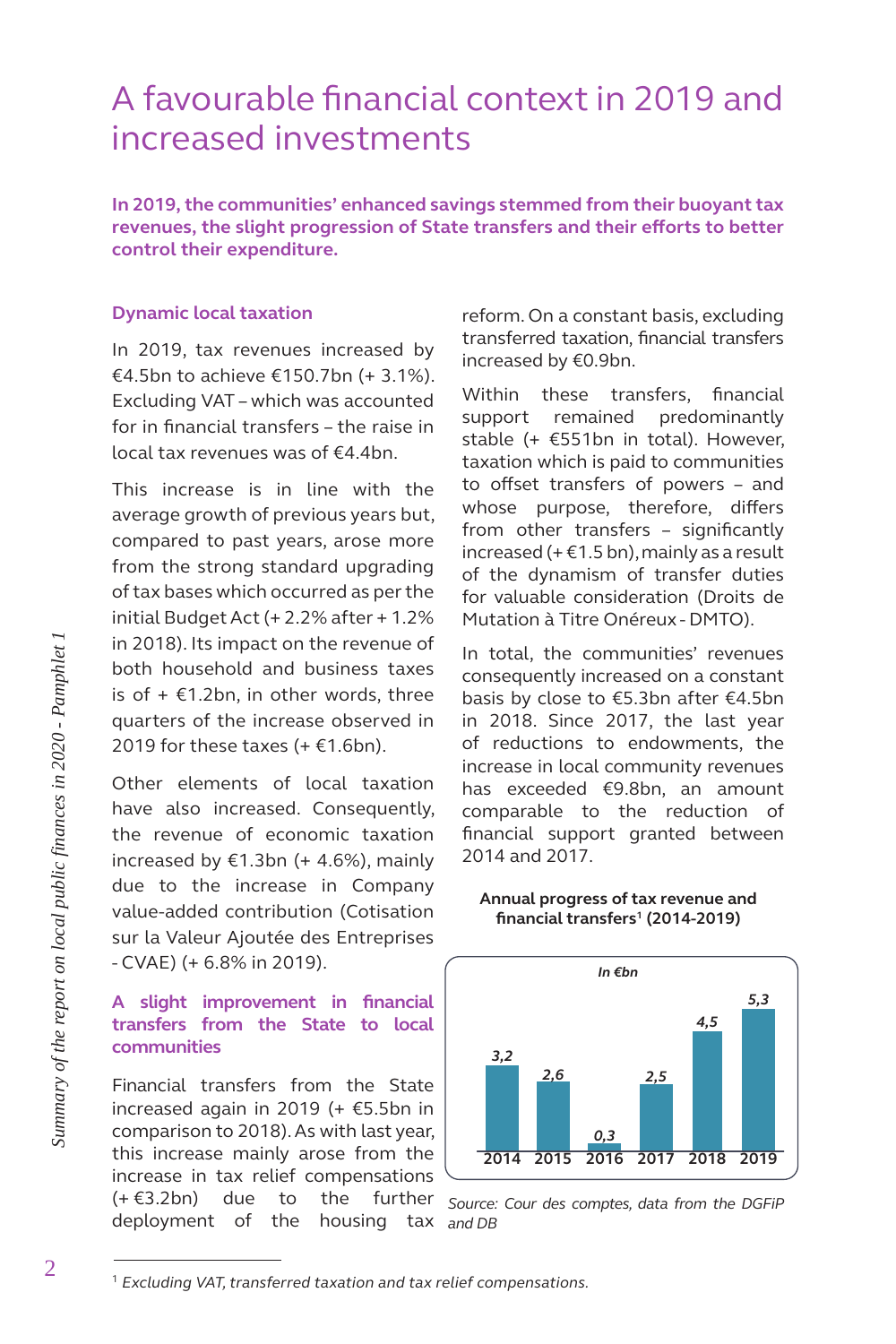### **Reduced impact of the State's decisions on local budgets**

In 2019, the net impact of the State's decisions on the finances of local communities represented €315bn, as per the Cour des comptes' calculations, down from 2018 (€402bn). This

change primarily concerns investment expenditures due to the cost of certain measures. As a result, the Decree pertaining to the accessibility of online services for people with disabilities generated, itself alone, important investments that were borne by local communities (€121bn in 2019).

# Local expenditure under relative control

The supervisory scheme for local public expenditure implemented via the 2018- 2022 Public Finance Programming Bill (Loi de Programmation des Finances Publiques - LPFP) hinges on a three-year financial contract with the communities whose budgets are higher. Due to the Covid-19 outbreak, the execution of ongoing contracts and orders was suspended in 2020.

Communities under contract incorporated this developmental objective in their financial guidance. Globally, during the 2018 and 2019 financial years, the progression of the actual operational expenditures for all the communities reached 1.9%, for a ceiling of 2.4% defined in the Public Finance Programming Bill.

#### **Cumulative progression since 2017 in actual operational expenditures2 (2018-2020)**

|                                    | 2018 2019 |                     | $\parallel$ 2020 |
|------------------------------------|-----------|---------------------|------------------|
| LPFP progression ceiling 2018-2022 |           | $1.2\%$ 2.41% 3.64% |                  |
| Achieved                           | 0.5%      | 1.9%                |                  |

*Source: Cour des comptes, data from the DGFiP*

Consequently, the communities' gross saving progressed by €5.1bn over this period. However, the annual financing need's national objective of progression – defined as per the law as the difference between new loans and the reimbursement of loans – remained inaccessible. The Cour des comptes had already underlined its unlikelihood in view of the cycle of local public investment.

The financial recovery scheme for communities that do not meet their contractual progression rate was first implemented in 2019. It ultimately only concerned 12 communities. It was implemented following the analysis and adjustment of the concerned communities' financial statements.

These adjustments, carried out by State services, represented nearly €3.5bn.

The health crisis led to the debate pertaining to the contents of a new generation of financial contracts due to start in 2021 to be suspended. The objectives and details of the framework for public expenditure shall most certainly be adjusted to the new economic and financial context which should encourage the streamlining of the relations between State and local government. However, the first generation of contracts revealed the pitfalls to be avoided in particular when it comes to the scope of the scheme or the lack of readability of the adjustments which have been carried out.

<sup>2</sup> *Budgets principaux et budgets annexes.*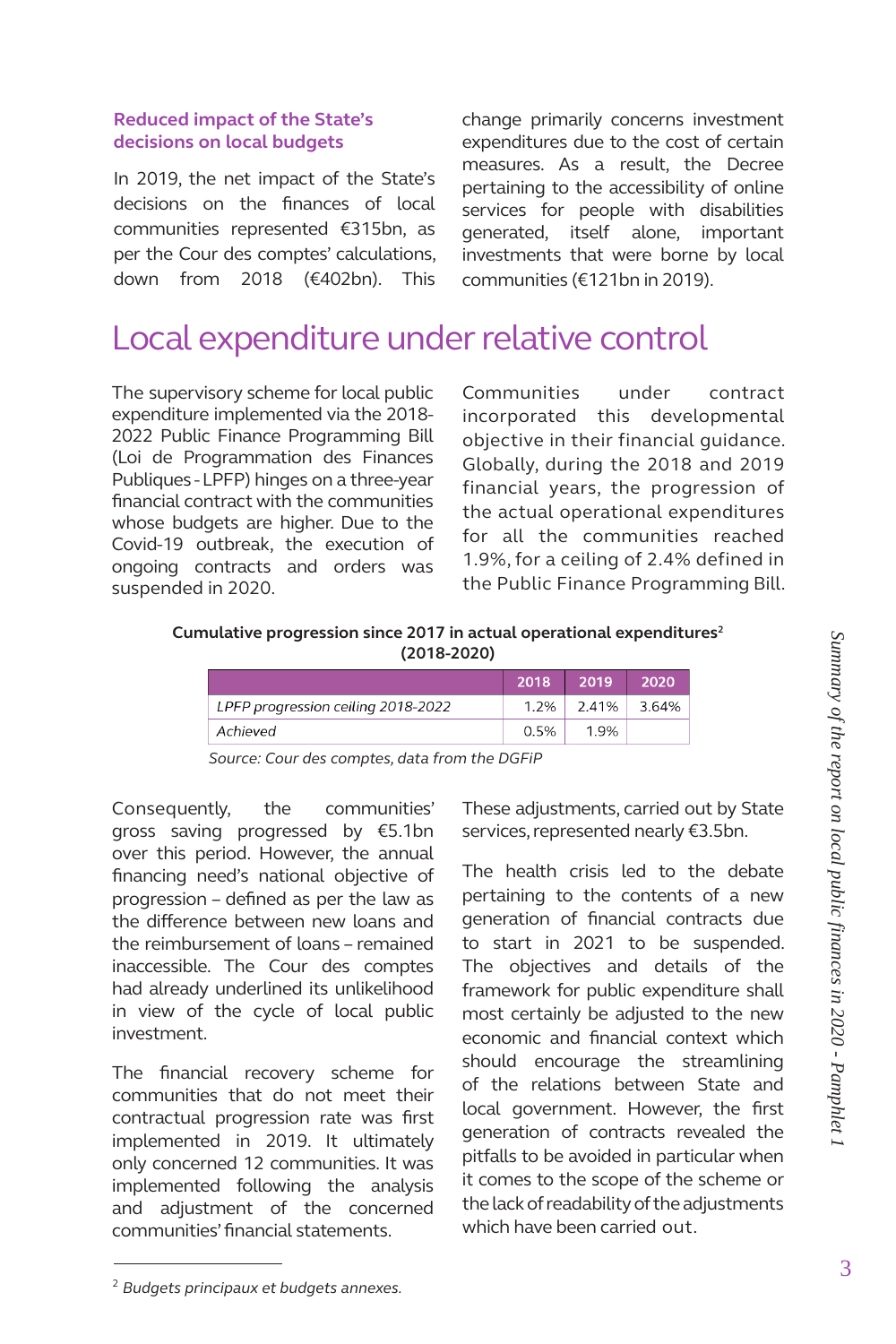## An increase in the diversity of situations between communities

### **A favourable financial context and increased investments**

Thanks to a favourable context and the relative control over their operating expenses, the financial situation of local communities again improved in 2019, in keeping with the two previous financial years.

Municipalities and their groupings enjoyed an increase in their operating revenues, in particular due to the strong standard upgrading of tax bases for residential premises. Their operating expenses remained relatively contained, with the exception of the groupings' supplementary budgets (+ 7.3%).

The communities of the municipal bloc used this surplus in savings for investments. After having significantly shrunk between 2014 and 2017, their investment expenditure thus returned to a superior level in 2013, even if the cumulated level for this period remained slightly below that of the previous cycle.

In 2019, the strong progression of the tax revenue of départements – and in particular of the revenue on transfer duties for valuable consideration (DMTO) – made possible the absorption of their social expenditure (+ 2.5%) and a major increase in their savings.

Continuing the growth momentum initiated in 2018, départements also made significant investments in

2019 (+ 13.8%) through their own capital expenditure and grants to the communities of the municipal bloc.

Finally, regions enjoyed very dynamic local taxation, thanks to the additional CVAE share that was granted to them under their new responsibilities in terms of transport as well as a share in the VAT which replaced the DGF as of 2018. This surplus in revenue led to a strong increase of their savings, despite operating expenses less under control than for other categories of local communities.

In a similar manner to départements, regions were in a position to significantly increase their investments (+ 11.3%), mostly comprising capital investments. This growth is mainly supported by merged regions (+ 17.6% equalling €931bn, which represents 86% of the progression) that therefore continue to increase their investments, more than nonmerged regions (+ 3.2%).

For the other categories of communities, the situation for départements appears fragile as it depends on situational factors both in terms of expenditure and revenue – dynamics which are respectively pro-cyclic for the DMTO and contracyclic for social expenditure. This structural weakness is enhanced by the growing importance in their revenue of economy-related taxation. This trend shall intensify from 2021 onwards with the local tax reform and the replacement of property tax (Taxe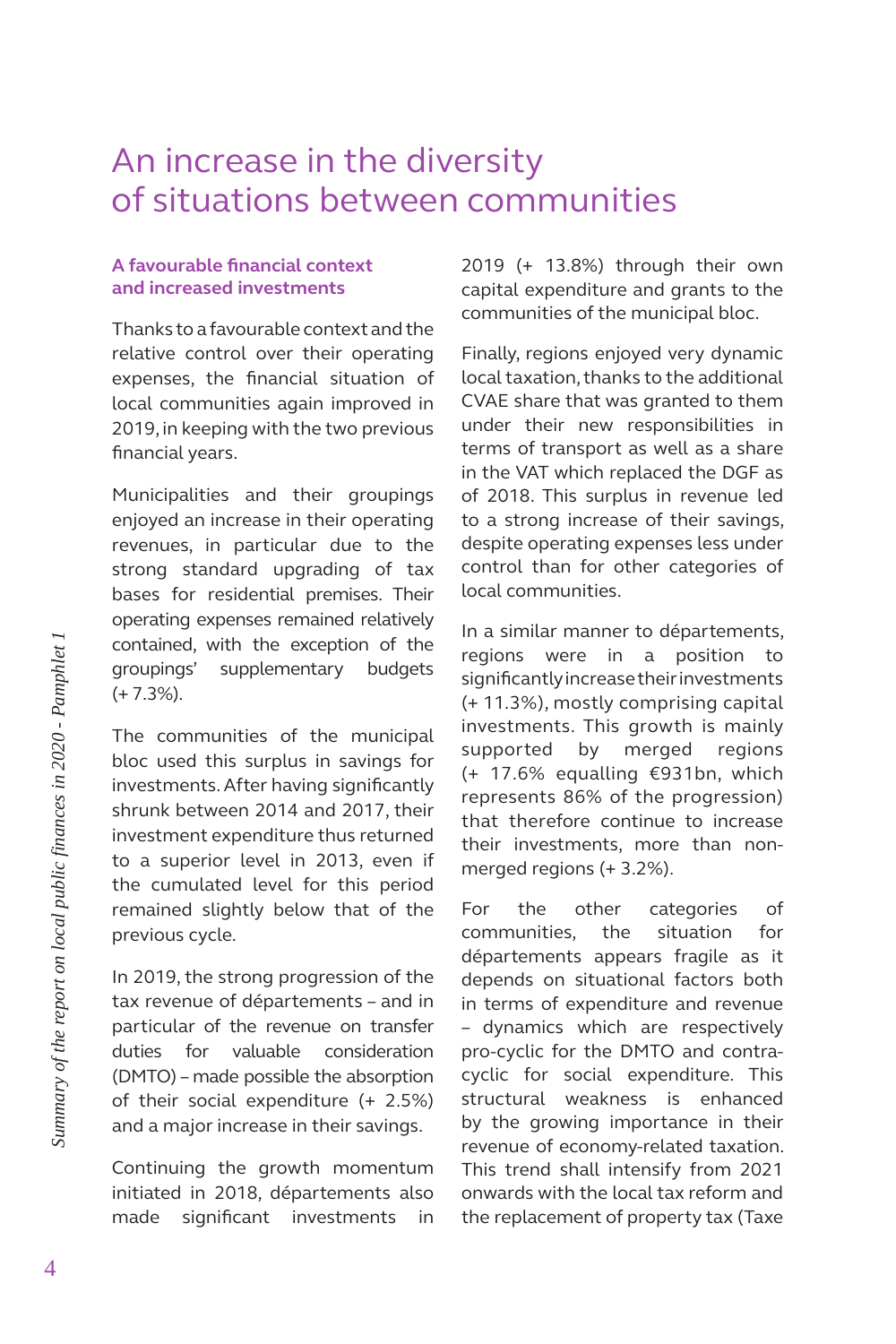Foncière sur les Propriétés Bâties - TFPB) by a share on VAT, despite the fact this scheme is supported by a financial guarantee mechanism.

The départements' situation is also characterized by their considerable disparity. Local public entities representing 500,000 to 1 million inhabitants are seeing an improvement, but to a slightly lesser extent than other strata due to the faster-paced growth of their social expenditure. This is the only stratum to have borrowed more in 2019. But it is nevertheless in line with the general trend of debt reduction. Furthermore, certain resources such as DMTO, are unevenly distributed between départements and do not necessarily correlate to their level of social expenditure.

| $(ln \in bn)$                                  | 2013   | 2018   | 2019   | 2019/2018<br>progression | 2019/2013<br>progression | 2019/2013<br>average<br>progression |  |  |  |
|------------------------------------------------|--------|--------|--------|--------------------------|--------------------------|-------------------------------------|--|--|--|
| COMMUNITIES AND THEIR GROUPINGS <sup>(1)</sup> |        |        |        |                          |                          |                                     |  |  |  |
| Gross<br>savings                               | 20.06  | 22.16  | 23.27  | 5.0%                     | 16.0%                    | 2.5%                                |  |  |  |
| Actual<br>investment<br>expenditure            | 41.78  | 38.02  | 42.77  | 12.5%                    | 2.4%                     | 0.4%                                |  |  |  |
| Outstanding<br>debt                            | 107.41 | 115.13 | 116.05 | 0.8%                     | 8.0%                     | 1.3%                                |  |  |  |
| Debt<br>reduction<br>ratio<br>(in years)       | 5.4    | 5.2    | 5.0    | $-4.0%$                  | $-6.8%$                  | $-1.2%$                             |  |  |  |
| DEPARTEMENTS <sup>(2)</sup>                    |        |        |        |                          |                          |                                     |  |  |  |
| Gross<br>savings                               | 6.68   | 7.91   | 9.24   | 16.7%                    | 38.3%                    | 5.6%                                |  |  |  |
| Actual<br>investment<br>expenditure            | 10.59  | 9.09   | 10.35  | 13.8%                    | $-2.3%$                  | $-0.4%$                             |  |  |  |
| Outstanding<br>debt                            | 31.32  | 32.10  | 31.35  | $-2.4%$                  | 0.1%                     | 0.0%                                |  |  |  |
| Debt<br>reduction<br>ratio (in<br>years)       | 4.7    | 4.1    | 3.4    | $-16.3%$                 | $-27.6%$                 | $-5.3%$                             |  |  |  |
| REGIONS <sup>(3)</sup>                         |        |        |        |                          |                          |                                     |  |  |  |
| Gross<br>savings                               | 5.16   | 5.41   | 6.08   | 12.4%                    | 17.9%                    | 2.8%                                |  |  |  |
| Actual<br>investment<br>expenditure            | 8.50   | 9.56   | 10.64  | 11.3%                    | 25.2%                    | 3.8%                                |  |  |  |
| Outstanding<br>debt                            | 19.72  | 26.25  | 26.45  | 0.8%                     | 34.1%                    | 5.0%                                |  |  |  |
| Debt<br>reduction<br>ratio (in<br>years)       | 3.8    | 4.8    | 4.3    | $-10.4%$                 | 13.7%                    | 2.2%                                |  |  |  |

#### **Main aggregates per category of community**

*Source: Cour des comptes, data from the DGFiP*

*(1) With the financial data of the Paris département between 2013 and 2018, merged with the municipality in 2019.*

*(2) Excluding the Paris, Rhône, Corse-du-Sud, Haute-Corse, Guyana and Martinique départements.*

*(3) Excluding the Corse, French Guiana and Martinique local communities.*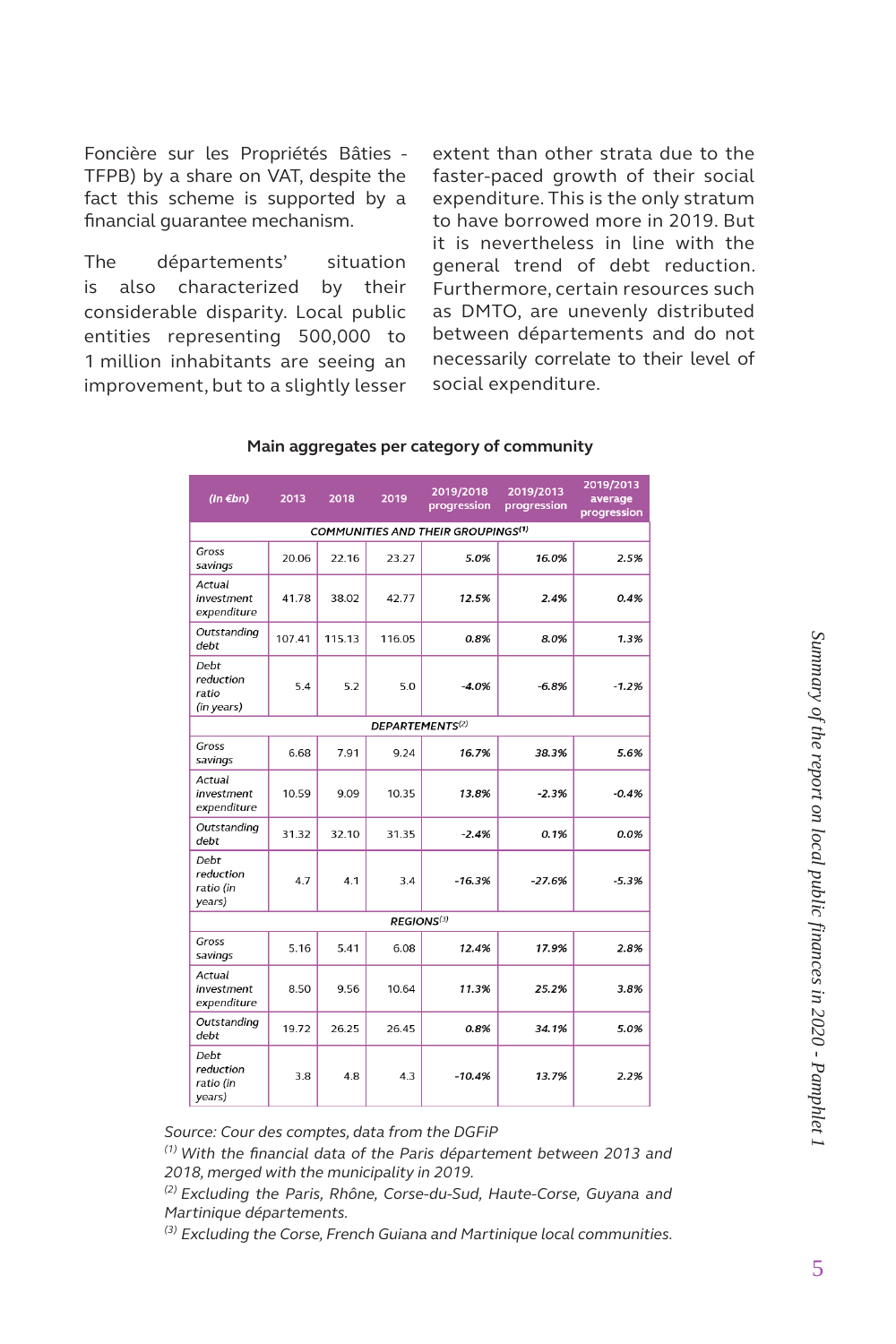#### **Diverse situations and structural weaknesses**

The general improvement of the local sector's savings is however accompanied by increased financing requirements, driven by a resumption of the investments of the municipal bloc. In 2019, this financing requirement reached a higher level than in 2017, although under the terms of the Public Finance Programming Bill it should have dropped by €2.6bn every year.

Especially in respect to the communities of the municipal bloc, the growth in investment expenditure in 2019 was significantly higher than that of savings, thus requiring an increased recourse to loans and to the use of working capital. If the municipal bloc's capacity to reduce its debt has

improved, its progression hinges on the dynamism of savings and not from debt reduction. Henceforth, this indicator could significantly deteriorate in 2020 as a result of the sharp decline in economic activity expected this year.

Furthermore, more than the other categories of local communities, the municipal bloc covers highly diverse situations. In particular, the financial situation of small municipalities is generally more favourable than that of the more inhabited municipalities, but they more frequently – on a proportional basis – presented degraded financial ratios and, as a result, a precarious state from 2019. Conversely, the situation of the most inhabited groupings is less disparate.

**Debt reduction capacity of municipalities in 2019 per demographic stratum (median) and proportion of municipalities presenting a negative debt reduction capacity**



*Source: Cour des comptes, data from the DGFiP*

*Note: For municipalities with fewer than 100 inhabitants, the median debt reduction capacity was of 1.7 years in 2019, but 8.3% presented a negative debt reduction capacity.*

In 2019, the **départements'** situation was favourable but contrasted. In this way, the situation for those with 500,000 to 1 million inhabitants is improving less than that of other strata due to the faster-paced growth of their social expenditure.

Unlike communities from the municipal bloc, their finances hinge on factors which are structurally dependent on the context and are therefore fragile – dynamics which are respectively pro-cyclic for the DMTO and contra-cyclic for social expenditure. Moreover,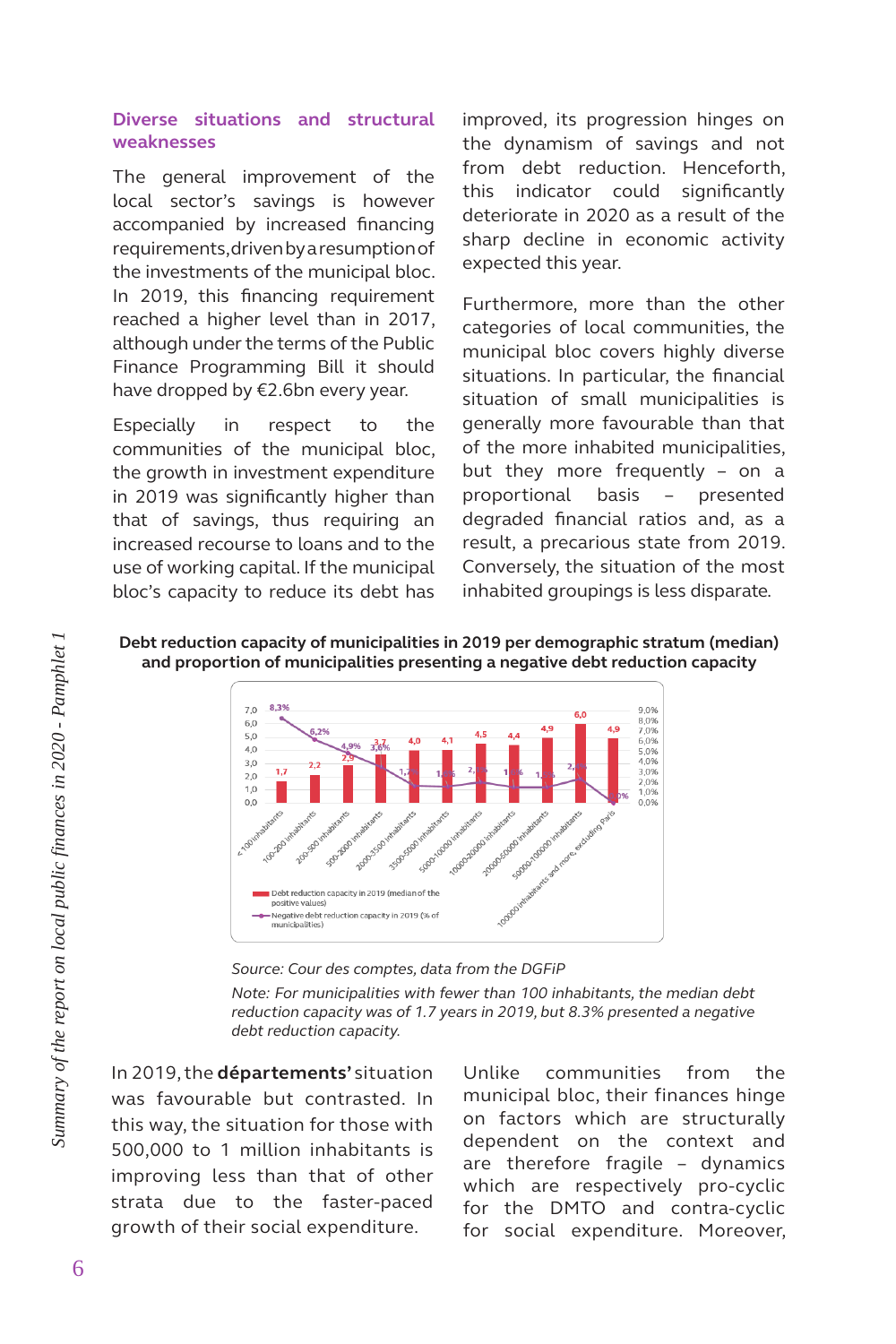these expenses and resources are unevenly distributed, and the degree of equalization remains modest in view of the amounts in question. This

weakness could further increase from 2021 with the local tax reform and the replacement of property tax (TFPB) by a share on VAT.





*Source: Cour des comptes, data from the DGFiP*

Finally, despite dynamic savings, the increase in **the regions'** operating expenses (+ 2.1%) remains higher than for other categories of local communities (+ 2.7%), while their revenues significantly vary from one region to another. Thus, for metropolitan regions, the surplus in CVAE revenue varies from + 2.2% (+ €8bn) to + 13.5% (+ €201bn).

While the increase in savings has financially contributed to the strong rebound in investments, most regions had to increase

their outstanding debt – by over 8% in four regions. No region has exceeded the 9-year alert threshold defined by the 2018-2022 Public Finance Programming Bill. However, this unfavourable situation hinges on a high level of savings in 2019 which should be significantly reduced in 2020 due to the decrease in tax revenue expected this year (decreased CVAE, VAT and TICPE [Domestic tax on consumption of energy products] revenues).